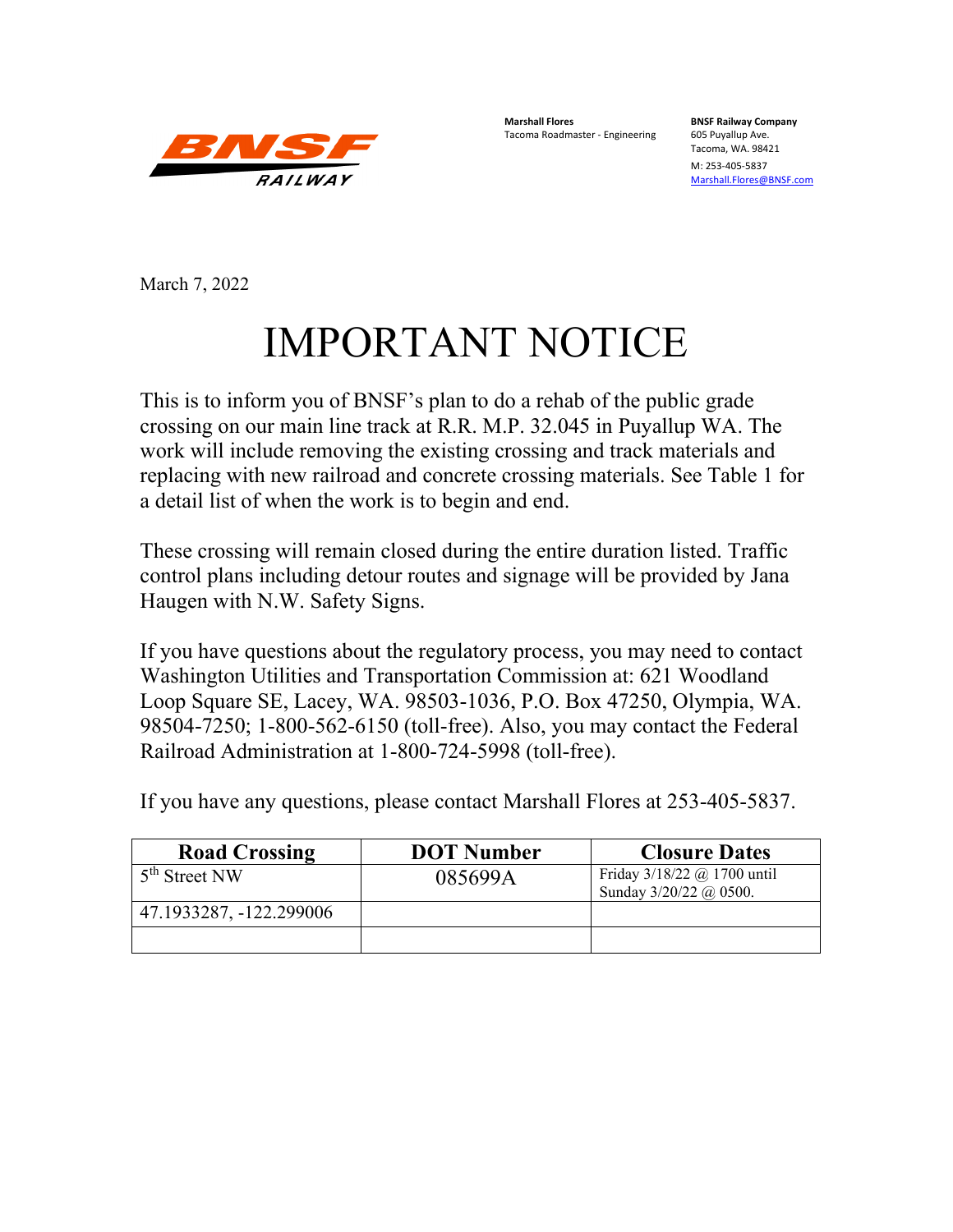





#### Photos



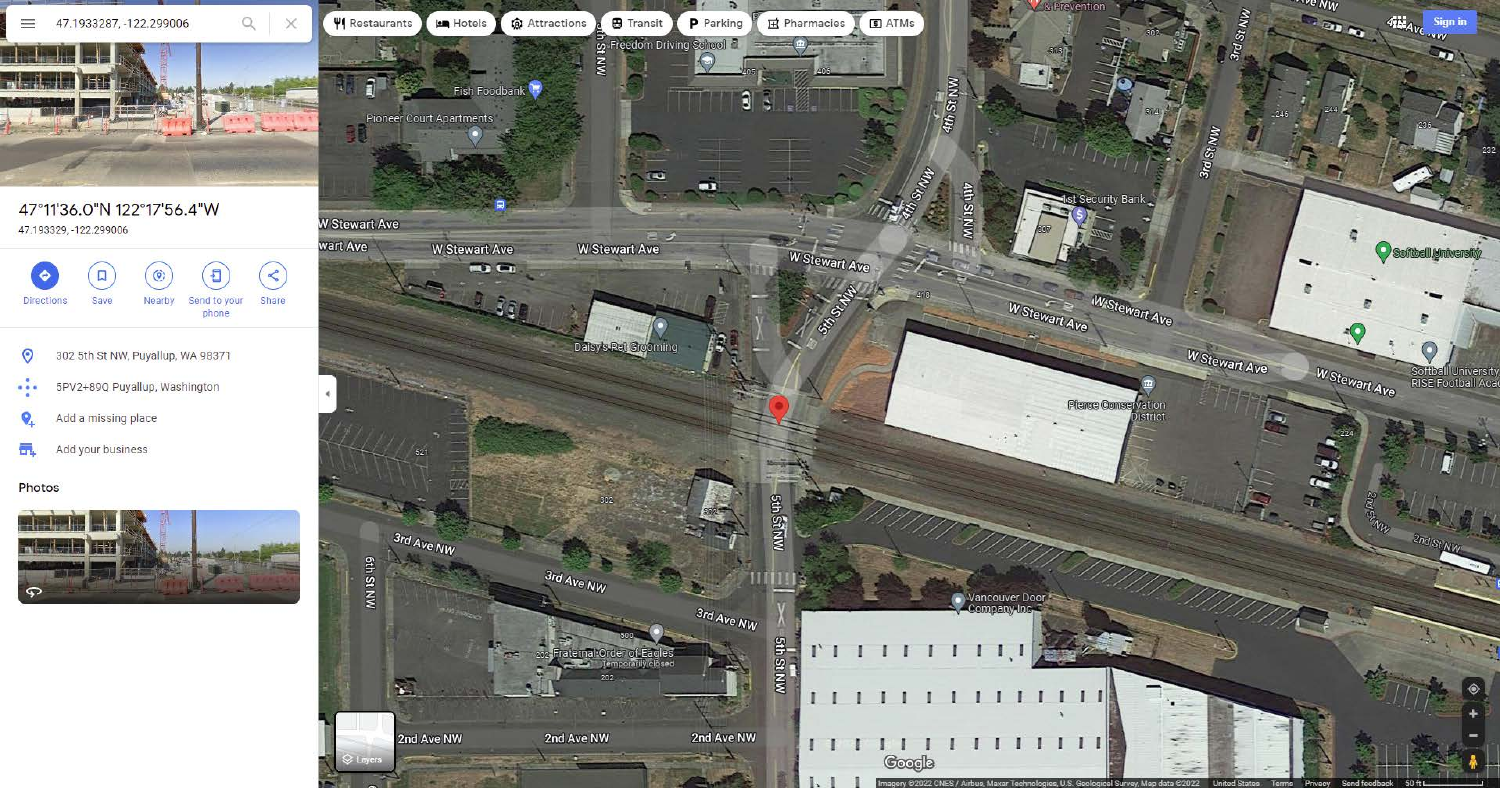### **U. S. DOT CROSSING INVENTORY FORM**

#### **DEPARTMENT OF TRANSPORTATION**

FEDERAL RAILROAD ADMINISTRATION **OMB No. 2130-0017**

| Instructions for the initial reporting of the following types of new or previously unreported crossings: For public highway-rail grade crossings, complete the entire inventory<br>Form. For private highway-rail grade crossings, complete the Header, Parts I and II, and the Submission Information section. For public pathway grade crossings (including<br>pedestrian station grade crossings), complete the Header, Parts I and II, and the Submission Information section. For Private pathway grade crossings, complete the Header,<br>Parts I and II, and the Submission Information section. For grade-separated highway-rail or pathway crossings (including pedestrian station crossings), complete the Header, Part<br>I, and the Submission Information section. For changes to existing data, complete the Header, Part I Items 1-3, and the Submission Information section, in addition to the<br>updated data fields. Note: For private crossings only, Part I Item 20 and Part III Item 2.K. are required unless otherwise noted.<br>An asterisk * denotes an optional field. |                                                |                                                     |                                                     |                                        |                                |                                                                                        |                                                                                        |                                                                                                           |                                   |                                            |  |  |  |
|--------------------------------------------------------------------------------------------------------------------------------------------------------------------------------------------------------------------------------------------------------------------------------------------------------------------------------------------------------------------------------------------------------------------------------------------------------------------------------------------------------------------------------------------------------------------------------------------------------------------------------------------------------------------------------------------------------------------------------------------------------------------------------------------------------------------------------------------------------------------------------------------------------------------------------------------------------------------------------------------------------------------------------------------------------------------------------------------------|------------------------------------------------|-----------------------------------------------------|-----------------------------------------------------|----------------------------------------|--------------------------------|----------------------------------------------------------------------------------------|----------------------------------------------------------------------------------------|-----------------------------------------------------------------------------------------------------------|-----------------------------------|--------------------------------------------|--|--|--|
| A. Revision Date<br>(MM/DD/YYYY)                                                                                                                                                                                                                                                                                                                                                                                                                                                                                                                                                                                                                                                                                                                                                                                                                                                                                                                                                                                                                                                                 | <b>B. Reporting Agency</b>                     |                                                     | ■ Change in                                         | C. Reason for Update (Select only one) | $\square$ New                  |                                                                                        | $\Box$ Closed                                                                          | $\Box$ No Train                                                                                           | $\Box$ Quiet                      | D. DOT Crossing<br><b>Inventory Number</b> |  |  |  |
| 06 / 28 / 2021                                                                                                                                                                                                                                                                                                                                                                                                                                                                                                                                                                                                                                                                                                                                                                                                                                                                                                                                                                                                                                                                                   |                                                | $\Box$ Railroad<br>$\Box$ Transit<br>Data           |                                                     |                                        | Crossing                       |                                                                                        |                                                                                        | <b>Traffic</b>                                                                                            | Zone Update                       |                                            |  |  |  |
|                                                                                                                                                                                                                                                                                                                                                                                                                                                                                                                                                                                                                                                                                                                                                                                                                                                                                                                                                                                                                                                                                                  | ■ State<br>$\Box$ Other<br>$\Box$ Re-Open      |                                                     |                                                     |                                        | $\Box$ Date                    |                                                                                        | $\Box$ Change in Primary                                                               | $\Box$ Admin.                                                                                             |                                   | 085699A                                    |  |  |  |
| <b>Operating RR</b><br>Change Only<br>Correction<br><b>Part I: Location and Classification Information</b>                                                                                                                                                                                                                                                                                                                                                                                                                                                                                                                                                                                                                                                                                                                                                                                                                                                                                                                                                                                       |                                                |                                                     |                                                     |                                        |                                |                                                                                        |                                                                                        |                                                                                                           |                                   |                                            |  |  |  |
| 1. Primary Operating Railroad<br>2. State<br>3. County                                                                                                                                                                                                                                                                                                                                                                                                                                                                                                                                                                                                                                                                                                                                                                                                                                                                                                                                                                                                                                           |                                                |                                                     |                                                     |                                        |                                |                                                                                        |                                                                                        |                                                                                                           |                                   |                                            |  |  |  |
| <b>BNSF Railway Company [BNSF]</b>                                                                                                                                                                                                                                                                                                                                                                                                                                                                                                                                                                                                                                                                                                                                                                                                                                                                                                                                                                                                                                                               |                                                |                                                     |                                                     |                                        | <b>WASHINGTON</b>              |                                                                                        |                                                                                        | <b>PIERCE</b>                                                                                             |                                   |                                            |  |  |  |
| 4. City / Municipality<br>l⊠In                                                                                                                                                                                                                                                                                                                                                                                                                                                                                                                                                                                                                                                                                                                                                                                                                                                                                                                                                                                                                                                                   |                                                |                                                     | 5. Street/Road Name & Block Number<br>5TH STREET NW |                                        |                                |                                                                                        |                                                                                        | 6. Highway Type & No.                                                                                     |                                   |                                            |  |  |  |
| <b>PUYALLUP</b><br>$\Box$ Near                                                                                                                                                                                                                                                                                                                                                                                                                                                                                                                                                                                                                                                                                                                                                                                                                                                                                                                                                                                                                                                                   |                                                |                                                     | (Street/Road Name)                                  |                                        |                                |                                                                                        | * (Block Number)                                                                       | Not Yet Reported by State                                                                                 |                                   |                                            |  |  |  |
| 7. Do Other Railroads Operate a Separate Track at Crossing? $\Box$ Yes MINO<br>8. Do Other Railroads Operate Over Your Track at Crossing? I Yes $\Box$ No<br>If Yes, Specify RR<br>If Yes, Specify RR<br>ATK<br><b>SCR</b>                                                                                                                                                                                                                                                                                                                                                                                                                                                                                                                                                                                                                                                                                                                                                                                                                                                                       |                                                |                                                     |                                                     |                                        |                                |                                                                                        |                                                                                        |                                                                                                           |                                   |                                            |  |  |  |
| 9. Railroad Division or Region                                                                                                                                                                                                                                                                                                                                                                                                                                                                                                                                                                                                                                                                                                                                                                                                                                                                                                                                                                                                                                                                   |                                                | 10. Railroad Subdivision or District                |                                                     |                                        |                                |                                                                                        | 11. Branch or Line Name                                                                |                                                                                                           | 12. RR Milepost<br>0032.045       |                                            |  |  |  |
| <b>NORTHWEST</b><br>$\Box$ None                                                                                                                                                                                                                                                                                                                                                                                                                                                                                                                                                                                                                                                                                                                                                                                                                                                                                                                                                                                                                                                                  |                                                | $\Box$ None                                         | <b>SEATTLE</b>                                      |                                        |                                | $\Box$ None                                                                            | SEATTLE-VANC WA                                                                        |                                                                                                           | (prefix)   (nnnnnnnn)<br>(suffix) |                                            |  |  |  |
| 13. Line Segment                                                                                                                                                                                                                                                                                                                                                                                                                                                                                                                                                                                                                                                                                                                                                                                                                                                                                                                                                                                                                                                                                 |                                                | 14. Nearest RR Timetable                            |                                                     | 15. Parent RR (if applicable)          |                                |                                                                                        |                                                                                        | 16. Crossing Owner (if applicable)                                                                        |                                   |                                            |  |  |  |
| $\ast$<br><b>Station</b><br>51<br><b>PUYALLUP</b><br><b>BNSF</b><br>$\blacksquare$ N/A<br>$\Box N/A$                                                                                                                                                                                                                                                                                                                                                                                                                                                                                                                                                                                                                                                                                                                                                                                                                                                                                                                                                                                             |                                                |                                                     |                                                     |                                        |                                |                                                                                        |                                                                                        |                                                                                                           |                                   |                                            |  |  |  |
| 17. Crossing Type                                                                                                                                                                                                                                                                                                                                                                                                                                                                                                                                                                                                                                                                                                                                                                                                                                                                                                                                                                                                                                                                                | 18. Crossing Purpose                           | 19. Crossing Position                               |                                                     |                                        | 20. Public Access              |                                                                                        | 21. Type of Train                                                                      |                                                                                                           |                                   | 22. Average Passenger                      |  |  |  |
| $\triangleright$ Public                                                                                                                                                                                                                                                                                                                                                                                                                                                                                                                                                                                                                                                                                                                                                                                                                                                                                                                                                                                                                                                                          | $\blacksquare$ Highway<br>$\Box$ Pathway, Ped. | $\Box$ RR Under                                     | At Grade<br>(if Private Crossing)<br>$\Box$ Yes     |                                        |                                |                                                                                        | $\blacksquare$ Freight<br>Intercity Passenger                                          | <b>Train Count Per Day</b><br>$\Box$ Transit<br>$\Box$ Shared Use Transit<br>$\Box$ Less Than One Per Day |                                   |                                            |  |  |  |
| $\Box$ Private                                                                                                                                                                                                                                                                                                                                                                                                                                                                                                                                                                                                                                                                                                                                                                                                                                                                                                                                                                                                                                                                                   | $\square$ Station, Ped.                        | $\Box$ RR Over                                      |                                                     | $\Box$ No                              |                                |                                                                                        | $\Box$ Commuter                                                                        | □ Tourist/Other                                                                                           | Number Per Day 2                  |                                            |  |  |  |
| 23. Type of Land Use                                                                                                                                                                                                                                                                                                                                                                                                                                                                                                                                                                                                                                                                                                                                                                                                                                                                                                                                                                                                                                                                             | $\Box$ Farm                                    | $\Box$ Residential                                  | <b>X</b> Commercial                                 |                                        | $\Box$ Industrial              |                                                                                        | $\Box$ Institutional                                                                   | $\Box$ Recreational                                                                                       |                                   | $\Box$ RR Yard                             |  |  |  |
| $\Box$ Open Space<br>24. Is there an Adjacent Crossing with a Separate Number?                                                                                                                                                                                                                                                                                                                                                                                                                                                                                                                                                                                                                                                                                                                                                                                                                                                                                                                                                                                                                   |                                                |                                                     |                                                     |                                        |                                |                                                                                        | 25. Quiet Zone (FRA provided)                                                          |                                                                                                           |                                   |                                            |  |  |  |
|                                                                                                                                                                                                                                                                                                                                                                                                                                                                                                                                                                                                                                                                                                                                                                                                                                                                                                                                                                                                                                                                                                  |                                                |                                                     |                                                     |                                        |                                |                                                                                        |                                                                                        |                                                                                                           |                                   |                                            |  |  |  |
| $\Box$ Yes $\Box$ No<br>26. HSR Corridor ID                                                                                                                                                                                                                                                                                                                                                                                                                                                                                                                                                                                                                                                                                                                                                                                                                                                                                                                                                                                                                                                      | If Yes, Provide Crossing Number                | 27. Latitude in decimal degrees                     |                                                     |                                        | $\mathbb{Z}$ No                |                                                                                        | $\Box$ 24 Hr $\Box$ Partial $\Box$ Chicago Excused<br>28. Longitude in decimal degrees |                                                                                                           | Date Established                  | 29. Lat/Long Source                        |  |  |  |
|                                                                                                                                                                                                                                                                                                                                                                                                                                                                                                                                                                                                                                                                                                                                                                                                                                                                                                                                                                                                                                                                                                  |                                                |                                                     |                                                     | 47.1933287                             |                                |                                                                                        |                                                                                        |                                                                                                           |                                   |                                            |  |  |  |
| 30.A. Railroad Use                                                                                                                                                                                                                                                                                                                                                                                                                                                                                                                                                                                                                                                                                                                                                                                                                                                                                                                                                                                                                                                                               | $\boxed{\mathbf{X}}$ N/A                       | (WGS84 std: nn.nnnnnnn)                             |                                                     |                                        |                                |                                                                                        | (WGS84 std: -nnn.nnnnnnn) -122.299006<br>31.A. State Use *                             |                                                                                                           | Actual                            | $\Box$ Estimated                           |  |  |  |
|                                                                                                                                                                                                                                                                                                                                                                                                                                                                                                                                                                                                                                                                                                                                                                                                                                                                                                                                                                                                                                                                                                  |                                                |                                                     |                                                     |                                        |                                |                                                                                        |                                                                                        |                                                                                                           |                                   |                                            |  |  |  |
| 30.B. Railroad Use *                                                                                                                                                                                                                                                                                                                                                                                                                                                                                                                                                                                                                                                                                                                                                                                                                                                                                                                                                                                                                                                                             |                                                |                                                     |                                                     |                                        |                                |                                                                                        | 31.B. State Use *                                                                      |                                                                                                           |                                   |                                            |  |  |  |
| 30.C. Railroad Use *                                                                                                                                                                                                                                                                                                                                                                                                                                                                                                                                                                                                                                                                                                                                                                                                                                                                                                                                                                                                                                                                             |                                                |                                                     |                                                     |                                        |                                |                                                                                        | 31.C. State Use *                                                                      |                                                                                                           |                                   |                                            |  |  |  |
| 30.D. Railroad Use                                                                                                                                                                                                                                                                                                                                                                                                                                                                                                                                                                                                                                                                                                                                                                                                                                                                                                                                                                                                                                                                               |                                                |                                                     |                                                     |                                        |                                | 31.D. State Use                                                                        |                                                                                        |                                                                                                           |                                   |                                            |  |  |  |
| 32.A. Narrative (Railroad Use) *                                                                                                                                                                                                                                                                                                                                                                                                                                                                                                                                                                                                                                                                                                                                                                                                                                                                                                                                                                                                                                                                 |                                                | (1.27 I.28 I.29) Value Provided by Railroad, Not Ye |                                                     |                                        |                                |                                                                                        | 32.B. Narrative (State Use) *                                                          |                                                                                                           |                                   |                                            |  |  |  |
| 33. Emergency Notification Telephone No. (posted)                                                                                                                                                                                                                                                                                                                                                                                                                                                                                                                                                                                                                                                                                                                                                                                                                                                                                                                                                                                                                                                |                                                |                                                     |                                                     | 34. Railroad Contact (Telephone No.)   |                                |                                                                                        |                                                                                        |                                                                                                           | 35. State Contact (Telephone No.) |                                            |  |  |  |
| 800-832-5452                                                                                                                                                                                                                                                                                                                                                                                                                                                                                                                                                                                                                                                                                                                                                                                                                                                                                                                                                                                                                                                                                     |                                                |                                                     | 817-352-1549                                        |                                        |                                | 360-664-1262                                                                           |                                                                                        |                                                                                                           |                                   |                                            |  |  |  |
| <b>Part II: Railroad Information</b>                                                                                                                                                                                                                                                                                                                                                                                                                                                                                                                                                                                                                                                                                                                                                                                                                                                                                                                                                                                                                                                             |                                                |                                                     |                                                     |                                        |                                |                                                                                        |                                                                                        |                                                                                                           |                                   |                                            |  |  |  |
| 1. Estimated Number of Daily Train Movements                                                                                                                                                                                                                                                                                                                                                                                                                                                                                                                                                                                                                                                                                                                                                                                                                                                                                                                                                                                                                                                     |                                                |                                                     |                                                     |                                        |                                |                                                                                        |                                                                                        |                                                                                                           |                                   |                                            |  |  |  |
| 1.A. Total Day Thru Trains<br>(6 AM to 6 PM)                                                                                                                                                                                                                                                                                                                                                                                                                                                                                                                                                                                                                                                                                                                                                                                                                                                                                                                                                                                                                                                     |                                                | 1.B. Total Night Thru Trains<br>(6 PM to 6 AM)      |                                                     | 1.C. Total Switching Trains            |                                | 1.D. Total Transit Trains<br>1.E. Check if Less Than<br>$\Box$<br>One Movement Per Day |                                                                                        |                                                                                                           |                                   |                                            |  |  |  |
| 26                                                                                                                                                                                                                                                                                                                                                                                                                                                                                                                                                                                                                                                                                                                                                                                                                                                                                                                                                                                                                                                                                               | 26                                             |                                                     |                                                     | 0                                      | 0<br>How many trains per week? |                                                                                        |                                                                                        |                                                                                                           |                                   |                                            |  |  |  |
| 2. Year of Train Count Data (YYYY)                                                                                                                                                                                                                                                                                                                                                                                                                                                                                                                                                                                                                                                                                                                                                                                                                                                                                                                                                                                                                                                               |                                                |                                                     | 3. Speed of Train at Crossing                       |                                        |                                |                                                                                        |                                                                                        |                                                                                                           |                                   |                                            |  |  |  |
| 3.A. Maximum Timetable Speed (mph) 79<br>2019<br>to 79<br>3.B. Typical Speed Range Over Crossing (mph) From 1                                                                                                                                                                                                                                                                                                                                                                                                                                                                                                                                                                                                                                                                                                                                                                                                                                                                                                                                                                                    |                                                |                                                     |                                                     |                                        |                                |                                                                                        |                                                                                        |                                                                                                           |                                   |                                            |  |  |  |
| 4. Type and Count of Tracks                                                                                                                                                                                                                                                                                                                                                                                                                                                                                                                                                                                                                                                                                                                                                                                                                                                                                                                                                                                                                                                                      |                                                |                                                     |                                                     |                                        |                                |                                                                                        |                                                                                        |                                                                                                           |                                   |                                            |  |  |  |
| Yard 0<br>Main <sub>2</sub><br>Transit 0<br>Industry $0$<br>Siding $0$                                                                                                                                                                                                                                                                                                                                                                                                                                                                                                                                                                                                                                                                                                                                                                                                                                                                                                                                                                                                                           |                                                |                                                     |                                                     |                                        |                                |                                                                                        |                                                                                        |                                                                                                           |                                   |                                            |  |  |  |
| 5. Train Detection (Main Track only)<br>$\blacksquare$ Constant Warning Time $\Box$ Motion Detection<br>$\Box$ AFO $\Box$ PTC<br>$\Box$ Other<br>$\Box$ None                                                                                                                                                                                                                                                                                                                                                                                                                                                                                                                                                                                                                                                                                                                                                                                                                                                                                                                                     |                                                |                                                     |                                                     |                                        |                                |                                                                                        |                                                                                        |                                                                                                           |                                   |                                            |  |  |  |
| 6. Is Track Signaled?                                                                                                                                                                                                                                                                                                                                                                                                                                                                                                                                                                                                                                                                                                                                                                                                                                                                                                                                                                                                                                                                            |                                                |                                                     |                                                     | $\sqcup$ DC<br>7.A. Event Recorder     |                                |                                                                                        |                                                                                        |                                                                                                           |                                   | 7.B. Remote Health Monitoring              |  |  |  |
| ■ Yes □ No                                                                                                                                                                                                                                                                                                                                                                                                                                                                                                                                                                                                                                                                                                                                                                                                                                                                                                                                                                                                                                                                                       |                                                |                                                     |                                                     | $\Box$ Yes $\Box$ No                   |                                |                                                                                        |                                                                                        |                                                                                                           | $\square$ Yes                     | $\boxed{\mathbf{x}}$ No                    |  |  |  |
| FORM FRA F 6180.71 (Rev. 08/03/2016)                                                                                                                                                                                                                                                                                                                                                                                                                                                                                                                                                                                                                                                                                                                                                                                                                                                                                                                                                                                                                                                             |                                                |                                                     |                                                     |                                        |                                |                                                                                        | OMB approval expires 11/30/2022                                                        |                                                                                                           |                                   | Page 1 OF 2                                |  |  |  |